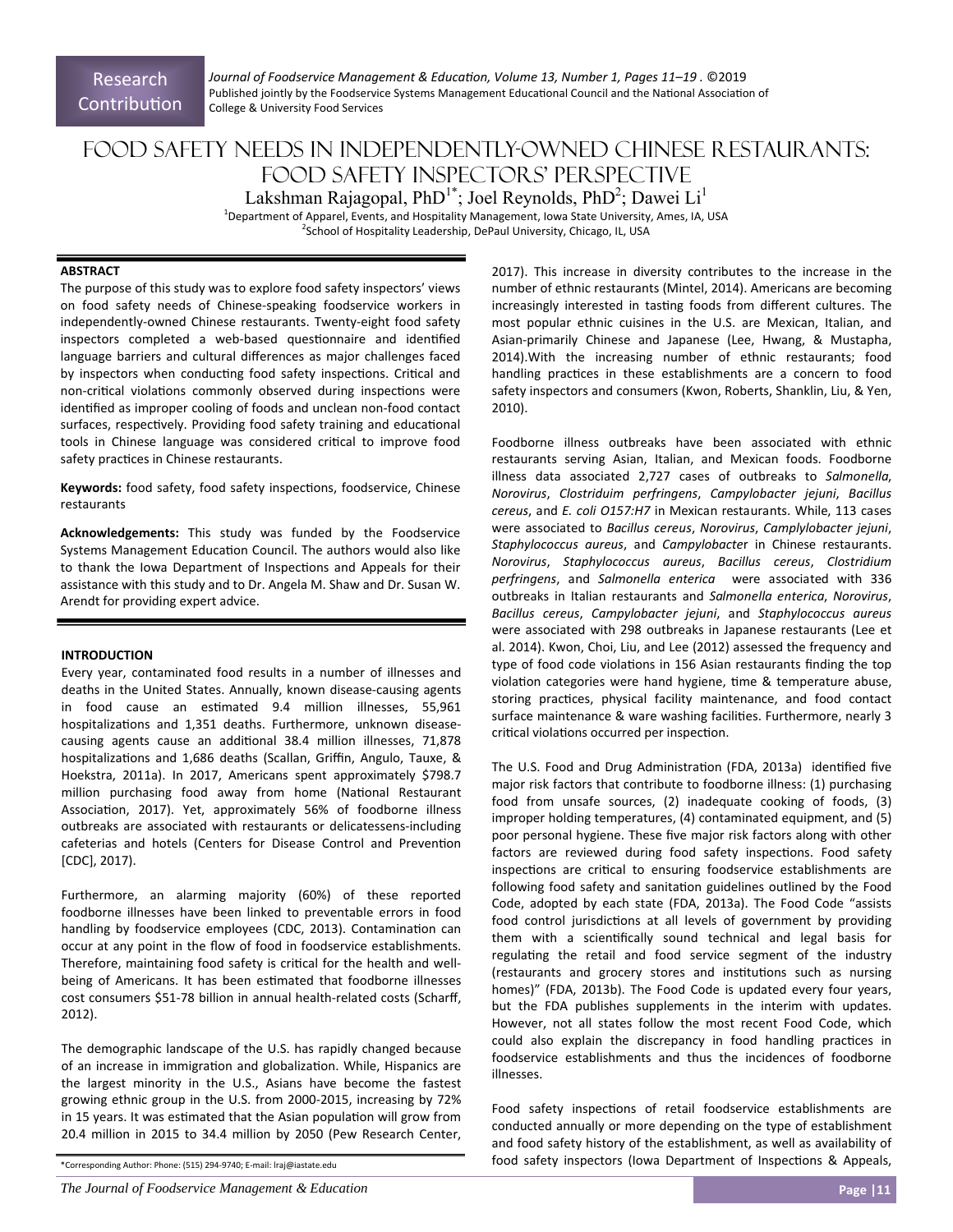2018). Increasing frequency of inspections and requiring food safety certification has been found to decrease rates of foodborne illness, and restaurants with established food safety procedures in place were able to do a better job of maintaining food safety than those restaurants that did not (Zablotsky Kufel et al. 2011). Newbold, McKeary, Hart, and Hall (2008) found no relationship between food safety compliance and increased inspection frequency, but suggested food safety inspections are an opportunity to educate food safety workers about food safety.

A review of restaurant inspections found that ethnic restaurants had more critical and non-critical violations, and more frequent food safety inspections than non-ethnic restaurants (Kwon, et. al, 2010). Significantly more violations were observed in ethnic restaurants for improper time and temperature control, improper maintenance of facility, inadequate prevention of contamination, poor hand hygiene, improper use of utensils, insufficient demonstration of food safety knowledge, and improper temperature control of food not considered potentially hazardous. It should be noted that each state categorizes critical and non-critical violations differently, however most follow the FDA Food Code guidelines. The FDA Food Code also calls "critical violations" "priority items" or "priority foundation items". Priority items are defined as "items with a quantifiable measure to show control of hazards such as cooking, reheating, cooling, and handwashing" (FDA, 2019). Examples of these include: not enough refrigeration equipment, lack of proper hand hygiene or not cooking food to the appropriate internal temperature (FDA, 2019). A review of critical violations of all restaurants from 2008-2010 in Jefferson County, Alabama found that characteristics of restaurants such as type of cuisine were associated with frequency of certain critical violations (Menachemi, Yeager, Taylor, Mcclure, & Outmet, 2012). The most common critical violations in Asian and Mexican restaurants were documenting procurement of food from approved/safe sources and Asian restaurants had a higher frequency of critical violations associated with cross-contamination than Mexican restaurants. Evaluation of food samples from these restaurants found that 35.7% of samples had detectable levels of *Staphylococus aureus* in both types of restaurants and 42.2% of food samples were received outside the temperature danger zone; suggesting a need for food safety education (Menachemi et al., 2012).

Among ethnic cuisines, Chinese cuisine has been identified as the most preferred ethnic cuisine in the U.S. followed by Mexican, Japanese, and Thai cuisine (Lee, Niode, Simonne, & Bruhn, 2012). There are more than 52,000 Chinese restaurants in the U.S., which is, perhaps twice the number of McDonald's restaurants (National Restaurant Association, 2017). The annual sales of Chinese restaurants reached over \$20 billion in 2008, accounting for 5.0% of total food and drinks sales in the U.S. Due to the growth and expansion of the U.S. restaurant industry, Chinese restaurants have been facing competition from other types of restaurants, including other Asian restaurants ‐ Indian, Japanese, Korean, Thai, and Vietnamese (Liu & Jang, 2008). However, Chinese cuisine still dominates the Asian restaurant market in the U.S. With the increasing popularity of Chinese food among consumers, maintaining safety of the food served at Chinese restaurants is critical for preventing incidences of foodborne illness. In an examination of restaurants in San Francisco; Satow, Inciardi, and Walllace (2009) found that sanitation levels in Chinese restaurants showed a wide degree of variability, with high and low sanitation standards, such as hand hygiene and food preparation issues.

Simonne, Nille, Evans, and Marshall (2004) suggested the increased incidence of foodborne illness originating from ethnic restaurants could be a result of food handler's unfamiliarity with proper handling practices of traditional ethnic ingredients (such as, chicken feet or fish heads), lack of knowledge about ethnic foods, and cultural barriers such as communication problems, low risk perception, or belief in handling food in foodservice establishments similar to the way it is handled at home. Cultural differences in food handling by the Chinese and Americans can also influence views on food safety practices in Chinese restaurants. Examining the role of Chinese culture and beliefs might help food safety inspectors conduct food safety inspections and communicate observed food safety risks to managers and workers in a culturally sensitive and effective manner. A study of Chinese restaurateurs found that courtesy, respect, and harmony were the top three Chinese cultural values (Liu, Kwon, Shanklin, Canter, & Webb, 2014).

Providing training and appropriate support (internal and external to the establishment) to Chinese restaurants is important. Though several studies have been conducted to identify food safety needs in Chinese restaurants from restaurant owners' and employees' perspective, little research has investigated the food safety inspector's perspective. Food safety inspectors play a critical role as a resource for food safety information in addition to performing routine health inspections, conducting food safety training programs and investigating suspected reports of foodborne illness (Pham, Jones, Sargeant, Marshall, & Dewey, 2010). In ethnic operations where limited training is provided by the operation, often the food safety inspector is one of the only forms of food safety education. This occurs when the inspector identifies an infraction and discussed the means to rectify or improve the food handling practice. Assessing the experiences of food safety inspectors when conducting food safety inspections in Chinese restaurants could assist in the development of appropriate approaches to educating Chinese-speaking foodservice workers about food safety. Which in turn, would potentially reduce the risk of a foodborne illness occurring in this type of operation due to improper food handling practices. The purpose of this study was to explore food safety inspectors' perceptions of the food safety needs of Chinese‐speaking foodservice workers in independently‐owned Chinese restaurants. The specific research objectives of the study were to:

- 1. Identify food safety violations that food safety inspectors have difficulty correcting in Chinese restaurants.
- 2. Detail food safety and sanitation practices in which Chinese restaurants need improvement.
- 3. Review cultural barriers food safety inspectors identify when conducting inspections in Chinese restaurants.

## **METHODS**

## **Sample**

Prior to the start of the study, IRB approval was obtained. A total of 45 Iowa Department of Inspections and Appeals (DIA) food safety inspectors with experience in conducting food safety inspections in independently‐owned Chinese restaurants were contacted to participate in this study, of which 28 participated. The DIA has a joint state and local inspection program for restaurants and other establishments where food is served, such as schools, nursing homes, and hospitals.

## **Research Instrument**

The web-based questionnaire consisted of 13 open-ended questions designed to elicit detailed information about participants' experiences with conducting food safety inspections, their observations of food safety practices, cultural barriers, and challenges faced when conducting food safety inspections in independently-owned Chinese restaurants. An open ended questionnaire was used to allow participants to describe their experiences and also simplify data analysis because the person responsible for data collection was a non-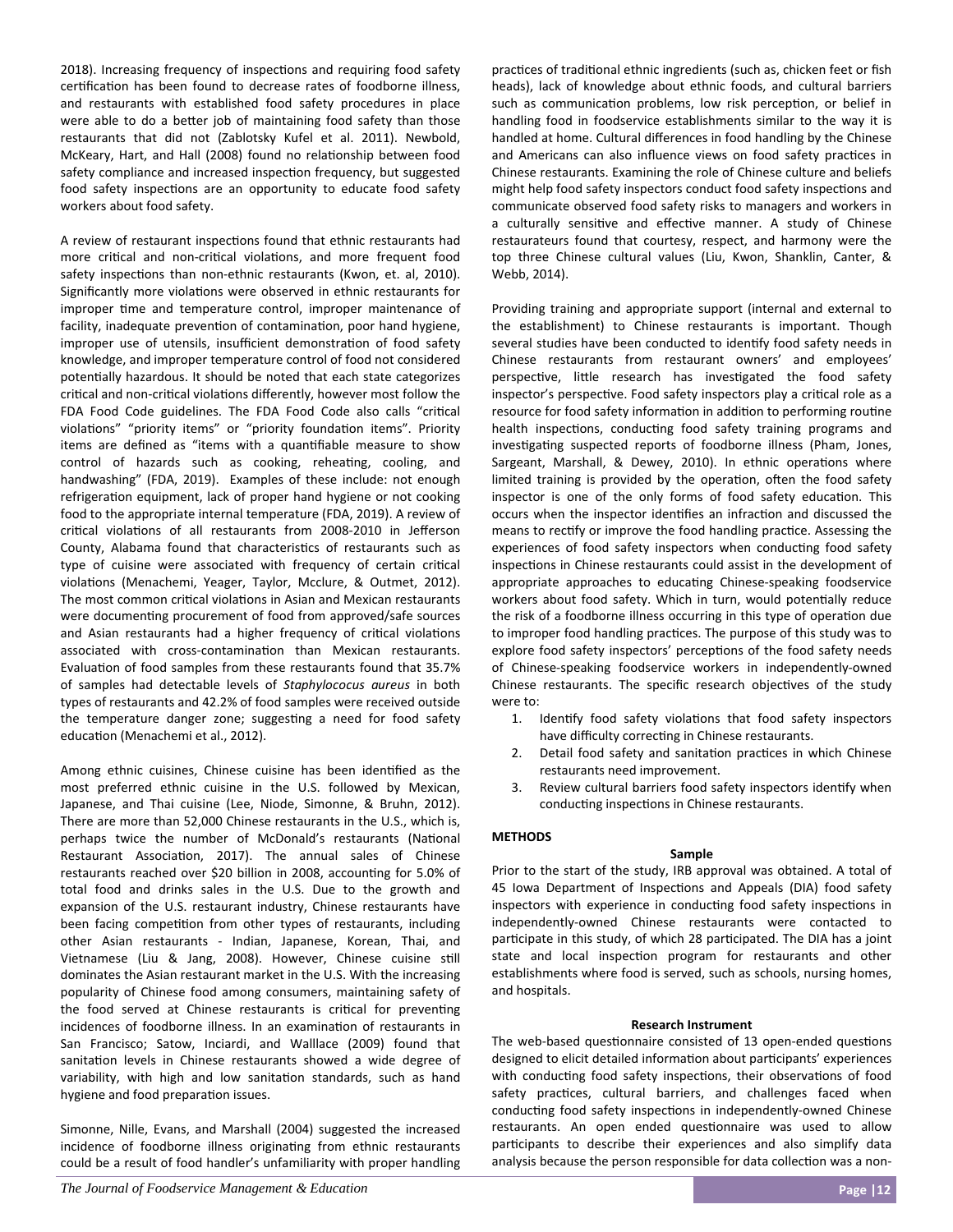native English speaker. The questionnaire was reviewed by experts (n = 3) in food safety and foodservice operations for content validity and pilot-tested with food safety inspectors ( $n = 2$ ) for clarity and content. Food safety inspectors that participated in the pilot study were excluded from the main study. Feedback obtained from the pilot study was used to improve the questionnaire for clarity prior to collecting data (Appendix 1).

## **Data Collection**

An invitation email containing the link to the questionnaire was sent to all participants  $(n = 45)$  listed in the mailing list provided by the DIA. Participants provided informed consent prior to participating in this study. Following recommendations by Dillman (2014), follow-up emails were sent at weeks one, two, and three to increase the response rate. Participants did not receive any incentive for their participation.

#### **Data Analysis**

Descriptive statistics were computed for the demographic questions using Statistical Package for Social Sciences (SPSS) version 22. Responses to each of the open-ended questions were entered into MS EXCEL. Two researchers independently analyzed each participant's responses following the same protocol (Merriam, 2009). The protocol included: 1) exploring the data by reading through the response several times; 2) independently coding the data by segmenting and labeling the text; 3) verifying the codes through an inter‐rater reliability agreement check; 4) using codes to develop categories by aggregating similar codes; 5) and assessing and combining similar categories to develop themes (Merriam, 2009).

#### **RESULTS AND DISCUSSION**

#### **Profile of ParƟcipants**

Forty-five food safety inspectors were invited to participate in this study, of which 28 completed the questionnaire, for a response rate of 62.2%. Almost equal numbers of males (n = 15, 53.6%) and females (n = 13, 46.4%) were represented (Table 1). The majority of participants ( $n = 25$ , 85.7%) were between the ages of 31-60 years and obtained a Bachelor's degree (60.7%) (see, Appendix 1). Participants had an average of 10 years of experience conducting food safety inspections in independently-owned Chinese restaurants. The number of independently‐owned Chinese restaurants inspected annually ranged from 2‐31 restaurants with an average of 9.6 Chinese restaurants per inspector. An increase in the number of Chinese restaurants in the United States (National Restaurant Association, 2017) is reflected in the number of restaurants inspected by food safety inspectors.

| Table 1. Demographic Profile of Food Safety Inspectors (n = 28) |    |      |  |
|-----------------------------------------------------------------|----|------|--|
| <b>Characteristics</b>                                          | n  | ℅    |  |
| Gender                                                          |    |      |  |
| Female                                                          | 13 | 46.4 |  |
| Male                                                            | 15 | 53.6 |  |
| Age                                                             |    |      |  |
| $21-30$ years                                                   | 1  | 3.6  |  |
| 31-40 years                                                     | 9  | 32.1 |  |
| 41-50 years                                                     | 8  | 28.6 |  |
| 51-60 years                                                     | 7  | 25.0 |  |
| More than 60 years                                              | 3  | 10.7 |  |
| <b>Educational level</b>                                        |    |      |  |
| Associates                                                      | 5  | 17.9 |  |
| <b>Bachelors</b>                                                | 17 | 60.7 |  |
| Masters                                                         | 3  | 10.7 |  |
| Doctoral                                                        |    |      |  |
| Other                                                           | 3  | 10.7 |  |

#### **Food Safety in Independently‐owned Chinese Restaurants**

Table 2, presents themes and categories regarding food safety practices that food safety inspectors had difficulty correcting in independently-owned Chinese restaurants. Participants identified food safety practices commonly found in compliance with the Food Code were: cooking temperatures, holding temperature, date marking, monitoring employee health, purchasing from approved sources, and dishwashing. However, inspectors also identified the following food safety concerns: incorrect cooling methods of foods, improper holding temperatures of raw and cooked food (particularly buffets), poor general cleanliness, lack of pest control, incorrect dishwashing procedures, and lack of date marking of foods. Dishwashing and date marking were identified as being in compliance and also as concerns.

Cold holding temperatures was noted as a concern particularly when holding cold foods on buffets. In a study of cooling practices in 420 restaurants serving American, Italian, Mexican, or other cuisines, Brown et al. (2012) found, most restaurant managers (86%) reported having formal protocols for cooling of foods and 91% provided training to their employees about proper cooling. However, 39% of managers did not have cooling procedures that were tested for effectiveness, 41% did not monitor time and temperature during cooling, and 15% did not calibrate thermometers used for monitoring cooling temperatures. Non‐adherence to proper cooling methods is a major concern. If managers do not monitor use of proper cooling procedures, it is likely employees are not practicing safe food handling practices either. While, few food safety inspectors found that certain practices in compliance with the Food Code such as date marking  $(n = 3)$ , dishwashing procedures  $(n = 2)$ ; a higher number of participants listed the same practices as concerns suggesting that these practices were not commonly observed. The procedures that are of concern to food safety inspectors also correspond to the top five risk factors contributing to foodborne illness (FDA, 2006).

Critical violations that food safety inspectors had difficulty getting Chinese restaurant managers to correct were identified as: cooling foods properly, date marking, preventing cross contamination, holding foods at correct temperatures, adequate pest control practices, sanitizing food contact surfaces, hand hygiene practices (wearing gloves, avoiding bare hand contact, washing hands frequently when handling different foods), monitoring of employee health, proper storage of raw meat, and proper use of threecompartment sinks. Non-critical violations food safety inspectors had difficulty in getting Chinese restaurant managers to correct were identified as: inadequate or not cleaning of non-food contact surfaces, proper utensil storage, labeling of foods, use of test papers to check sanitizer concentration, covering food in storage, and thermometers usage. This is consistent with previous research (Kwon et al. 2010).

Food safety and sanitation issues that could be improved upon were identified as: general cleanliness of facility, staff food safety knowledge, holding food at correct temperatures, preventing cross contamination, and adequate sanitizing. Kwon et al. (2010) found that Asian, Mexican, or Latin American restaurants to have more food code violations associated with time and temperature abuse than non -ethnic restaurants. Other researchers have also reported time temperature abuse of foods in restaurants as a major issue (FDA, 2006; Walczak, 2000). Menachemi et al. (2012), also found that ethnic restaurants to have similar food safety and sanitation issues.

**Cultural Issues and Cultural Barriers Identified During Inspections** Table 3 shows, in response to questions regarding cultural issues food safety inspectors faced when conducting food safety inspections in

*The Journal of Foodservice Management & Education* **<b>Page 13 Page 13 Page 13 Page 13**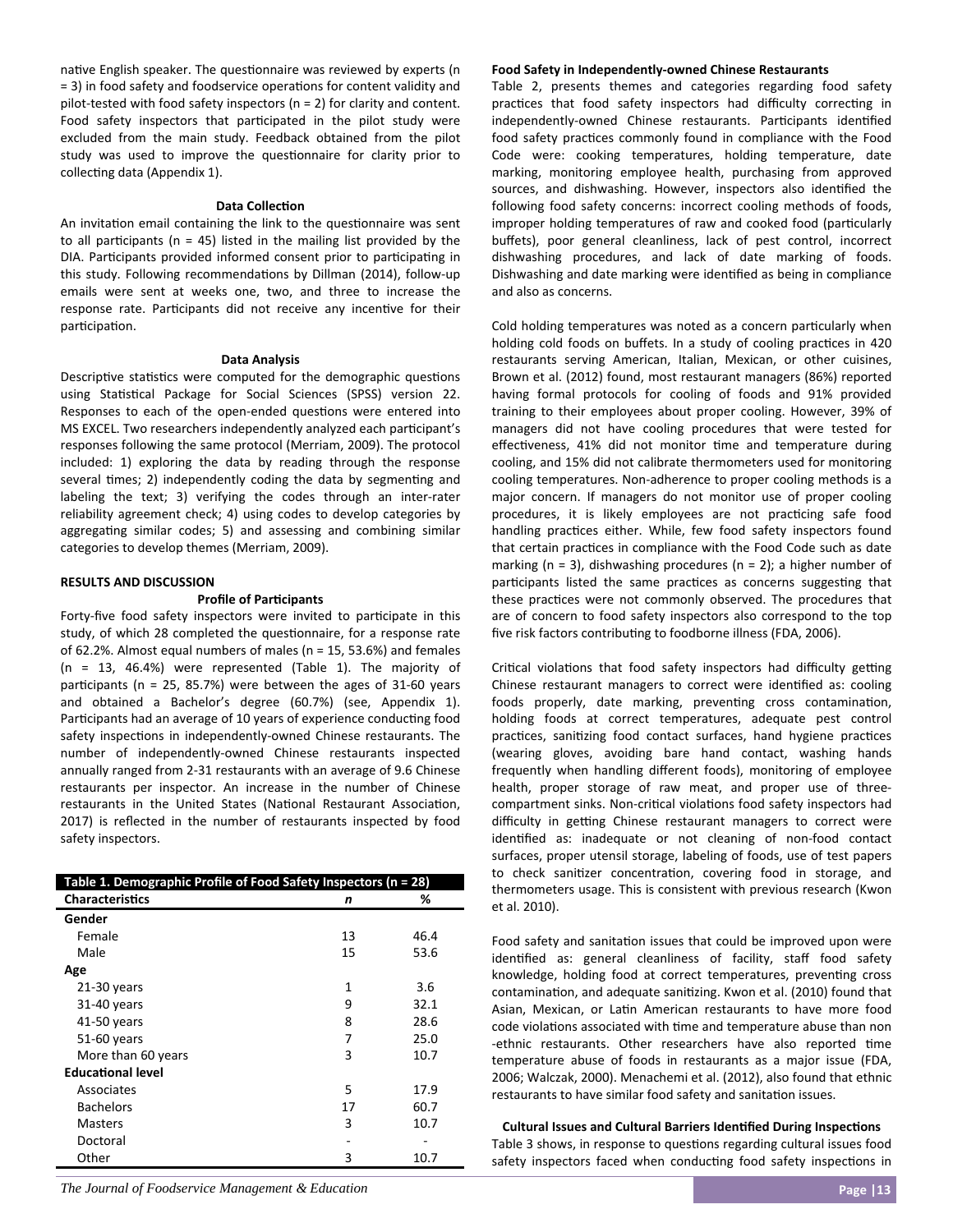| Table 2. Themes/categories Inspectors have Difficulty Correcting (n = 28) |                                                   |                  |      |  |
|---------------------------------------------------------------------------|---------------------------------------------------|------------------|------|--|
| <b>Themes</b>                                                             | <b>Categories</b>                                 | $\boldsymbol{n}$ | %    |  |
| Food safety practices in compliance*                                      | Cooking foods to appropriate internal temperature | 14               | 50.0 |  |
|                                                                           | Proper holding temperature                        | 4                | 14.3 |  |
|                                                                           | Date marking of foods                             | 3                | 10.7 |  |
|                                                                           | Awareness of the importance of employee health    | 2                | 7.1  |  |
|                                                                           | Purchasing foods from approved source             | 2                | 7.1  |  |
|                                                                           | Proper dish washing procedures                    | $\overline{2}$   | 7.1  |  |
| Food safety concerns*                                                     | Improper cooling of foods                         | 10               | 35.7 |  |
|                                                                           | Improper cold holding temperature                 | 9                | 32.1 |  |
|                                                                           | Lack of proper pest management,                   | 6                | 21.4 |  |
|                                                                           | Improper dishwashing procedures                   | 6                | 21.4 |  |
|                                                                           | Date marking                                      | 5                | 17.9 |  |
| Critical violations*                                                      | Improper cooling of foods                         | 9                | 32.1 |  |
|                                                                           | Inadequate date marking of foods                  | 9                | 32.1 |  |
|                                                                           | Cross contamination                               | 5                | 17.9 |  |
|                                                                           | Improper holding temperature                      | 5                | 17.9 |  |
|                                                                           | Improper sanitizing                               | 4                | 14.3 |  |
|                                                                           | Poor pest control                                 | 4                | 14.3 |  |
|                                                                           | Unclean food contact surfaces                     | 3                | 10.7 |  |
|                                                                           | General unsafe food handling practices            | 2                | 7.1  |  |
|                                                                           | Poor employee health                              | 2                | 7.1  |  |
|                                                                           | Improper storage of raw meat                      | 1                | 3.6  |  |
|                                                                           | Improper or lack of use of three-                 | 1                | 3.6  |  |
|                                                                           | compartment sink for sanitizing                   | 1                | 3.6  |  |
| Non-critical violations                                                   | Unclean non-food contact surfaces                 | 16               | 57.1 |  |
|                                                                           | Improper utensil storage                          | 1                | 3.6  |  |
|                                                                           | Inadequate or lack of labeling of foods           | 1                | 3.6  |  |
|                                                                           | Lack of testing sanitizer concentrations          | 1                | 3.6  |  |
|                                                                           | Leaving food uncovered during storage             | 1                | 3.6  |  |
|                                                                           | Lack of food thermometer use                      | 1                | 3.6  |  |

\* Inspectors idenƟfied more than 1 category within Theme

independently‐owned Chinese restaurants; approximately 50% of participants identified that language barriers ( $n = 14$ ) and cultural differences  $(n = 14)$  as challenges. Also identified were communication problems; lack of knowledge of the Food Code; time and financial constraints for food safety inspectors to train and educate foodservice workers. These findings are consistent with previous research on cultural barriers and ethnic restaurants (Simonne et al. 2004). Some food safety inspectors indicated that Chinese-speaking foodservice workers tended to be conservative in their views on handling their business and did not like to be told what to do. Other participants stated, workers followed traditional food handling practices native to their culture, had low risk perception, were frugal (reused storage containers for food storage such as cardboard boxes, plastic containers that previously contained nonfood items), and hid themselves or their poor food handling practices from the food safety inspector. Inspectors also described how foodservice employees showed no respect to food safety inspectors, and because most of the restaurants were family‐owned restaurants they lacked restaurant management skills which can impact food handling behaviors.

Research on Chinese cultural values and beliefs found that trust (believing others actions are in interest of one's betterment). reciprocity (responding to positive actions of others with positive actions which help continuing and building relationships), face (maintaining dignity or prestige in society), time (importance of using time efficiently in tasks that are perceived as important), harmony (maintaining peaceful relationships with those around), hierarchy (a system where ranked above others based on status and/or authority), power distance (the extent to which less powerful members of an organization accept and expect that power is distributed unequally), and long-term orientation (willingness to forsake short-term success or materials to prepare for the future) to influence Chinese business practices (Fan, 2000; Kuo-Shu, 1987; Matthews, 2000; Rokeach, 1973). Mock and DeFranco (1999) found that Chinese workers preferred resolution of issues in an "implicit and mild" manner which could explain why food safety inspectors perceived Chinese restaurant workers were hiding themselves or their food handling practices from inspectors; this could also be to save "face/ reputation" (Linsk & Sitaramaiah, 2000). Respect and saving face were identified as important by Chinese restaurant owners to encourage cooperation and compliance with food safety inspector recommendations (Liu & Kwon, 2013). Rudder (2006) also found that language barriers, lack of knowledge and understanding of food safety concepts to be major challenges to practicing food safety in ethnic food retail businesses. Food safety inspectors (n = 17) believed cultural differences could also be addressed by providing food safety training and training materials in Chinese. For example, the training material could assist to educate regarding appropriate cultural norms in the United States versus in the Chinese culture.

## **CONCLUSIONS AND APPLICATIONS**

The purpose of this study was to explore food safety inspectors' perceptions of the food safety needs of Chinese-speaking foodservice workers in independently‐owned Chinese restaurants. A web‐based questionnaire was utilized in this exploratory study. Results of this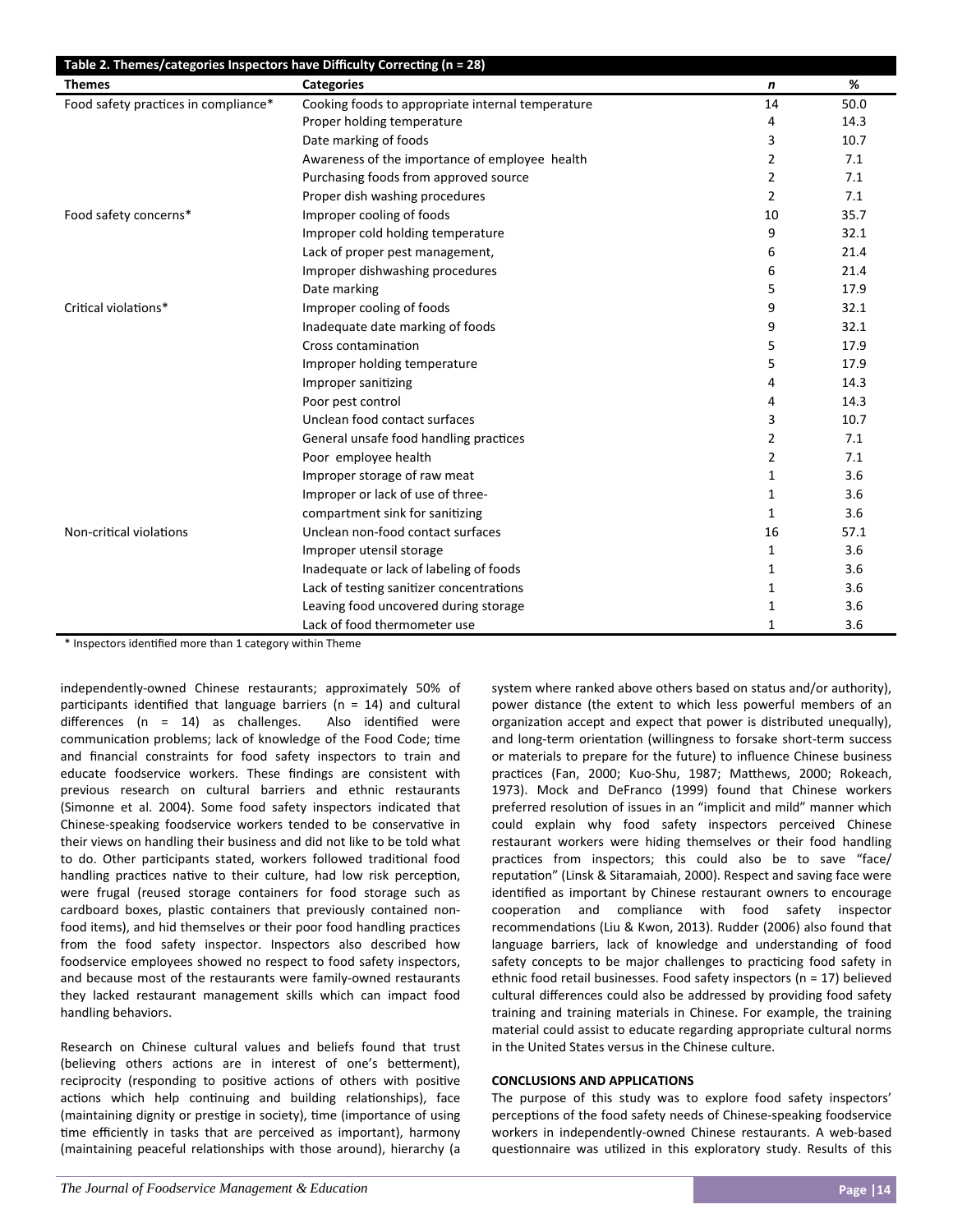|                         | Table 3. Cultural Issues and Barriers Identified during Food Safety Inspections (n = 28)                                                                                                                                                                                                                                                                                                                                                                                                                                                                                                                                                                                                                                                                                                                                                                                                                                                                                                                                                                                                                                                                                   |
|-------------------------|----------------------------------------------------------------------------------------------------------------------------------------------------------------------------------------------------------------------------------------------------------------------------------------------------------------------------------------------------------------------------------------------------------------------------------------------------------------------------------------------------------------------------------------------------------------------------------------------------------------------------------------------------------------------------------------------------------------------------------------------------------------------------------------------------------------------------------------------------------------------------------------------------------------------------------------------------------------------------------------------------------------------------------------------------------------------------------------------------------------------------------------------------------------------------|
| <b>Themes</b>           | <b>Categories</b>                                                                                                                                                                                                                                                                                                                                                                                                                                                                                                                                                                                                                                                                                                                                                                                                                                                                                                                                                                                                                                                                                                                                                          |
| Cultural Issues*        | Language barriers<br>"Language is a huge issue, if someone is not there who speaks English I have a hard time communicating."<br>Conservativeness of Chinese culture<br>"I feel that, as a woman, the male owners do not take what I say as requirements"<br>Low risk perception<br>"Risk perception varies on leaving food at ambient temperature. Example leaving previously cooked meat and<br>egg rolls out of refrigeration for extended periods of time and not time marking and discarding"<br>Frugality<br>"Sometimes, I see reuse of a shopping bag as a food storage bag"<br>Hiding the truth about actual food handling practices or themselves from food safety inspectors<br>"A particular facility had numerous critical violations during an inspection (hot water turned off, cross contami-<br>nation, cold hold temps above required temperature, dish machine out, sanitizer out, bleach sanitizer in an<br>orange juice bottle, etc). Items were fixed when I was there. I came back to do a re-check 2 weeks later and<br>many of the violations were the same as when I was there before"<br>Gaining trust and respect of Chinese restaurant workers |
| Challenges or barriers* | " say to meall Chinese restaurants are like thisyou are too picky"<br>Language barriers<br>"Language barrier, failure to understand the seriousness of violationssometimes unless I can produce a dead<br>personthey will not believe me"<br><b>Cultural differences</b><br>"Chinese restaurants do not understand the risk level of certain food safety issues, because it was not seen as<br>an issue in their country"<br>Communication problems<br>"They speak only enough English to take customers' orders, etc. No understanding of English language beyond<br>that"<br>Lack of knowledge about the Food Code<br>"not maintaining compliance with code-say we've worked through a violation and it has been corrected, but<br>then you go back for a recheck and they have reverted to non-compliance again"<br>Time constraints during inspections to explain food safety issues, financial constraints<br>"there isn't enough time to explain in detail all the impacts of poor food handling practices"                                                                                                                                                          |

\* Inspectors idenƟfied more than 1 category within theme

study showed food safety violations which food safety inspectors have difficulty correcting in Chinese restaurants. Additionally, findings identified food safety and sanitation practices in which Chinese restaurants need improvement. This study identified that many challenges food safety inspectors faced when conducting food safety inspections in independently-owned Chinese restaurants of which language and cultural barriers were identified as major challenges. Language barriers impacted communication with Chinese foodservice workers leading to difficulty in conveying food safety messages onsite, explaining the rationale for food safety practices that needed corrections, and conducting training.

Due to limited research related to food safety needs of Chinesespeaking foodservice workers in independently‐owned Chinese restaurants, this study fills the research gap by presenting the perceptions of food safety inspectors. Results could aid food safety educators when developing educational tools to tailor training to issues identified by food safety inspectors. However, the onus of ensuring food safety does not lie only with food safety inspectors. Foodservice managers and foodservice workers must work together with food safety inspectors to improve food safety in their restaurants.

To improve food safety knowledge, attitudes, and practices of Chinese ‐speaking foodservice workers food safety inspectors suggested foodservice workers complete a food safety course and/or obtain a food safety certification. Inspectors also recommended providing training and training materials to restaurant managers and food handlers in the Chinese language, such as videos, posters, and picture cards with food safety information in Chinese. The inspectors recommended training be conducted by a trained instructor as well as on‐going on‐the‐job maintenance training be conducted by the restaurant manager. An additional resources could be to provide a Chinese training handbook which can serve as a one‐stop resource for food safety information, and the use of other resources such as the FDA Oral Culture Learner Project training materials (FDA, 2015). These underscore the importance of using training tools in the native language and that are visual‐based. These suggested visual aids are an inexpensive educational tool and have been shown to be effective in other foodservice settings (Reynolds & Rajagopal, 2017).

Rajagopal (2012, 2013) found that visual‐based food safety training helpful in improving food safety knowledge scores of Spanishspeaking foodservice workers. Also, participants suggested explaining the importance of food safety with science-based information so it makes "sense", and this will help food safety inspectors from being perceived as "trouble makers". Similar approaches were suggested for addressing cultural differences. While cultural differences are difficult to address and given the limited resources and time available to food safety inspectors; providing training and tools in Chinese language were considered to be main ways of addressing cultural issues and improve food safety practices of Chinese-speaking foodservice workers in Chinese restaurants. As access to training materials is often scare due to limited funds and time, and further compounded due to limited understanding of proper food safety practices by managers (Rudder, 2006), the food safety inspector is often the most valuable intervention tool.

It is important that in addition to food safety training and conducting food safety inspections, food safety inspectors should also consider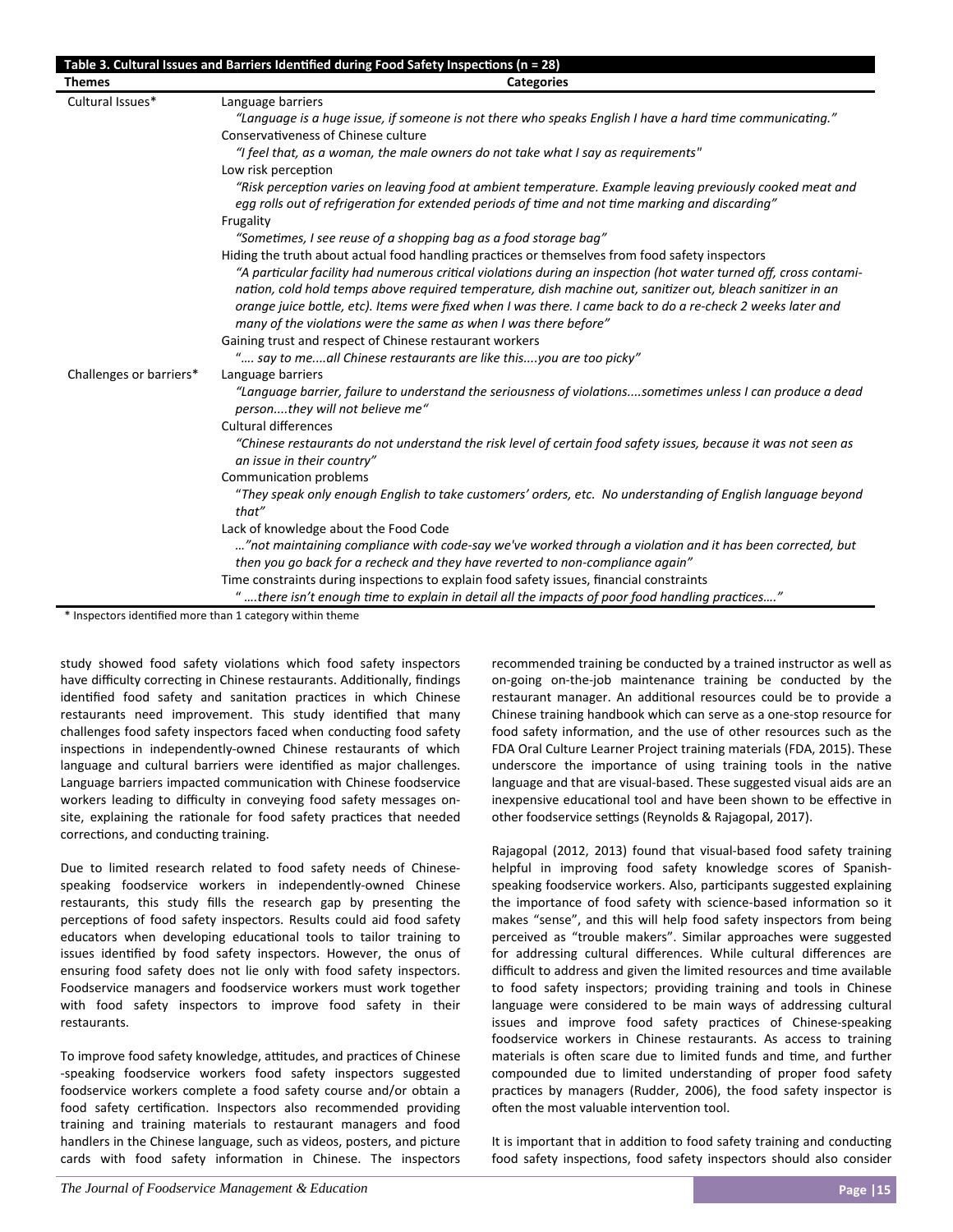the role of culture on food handling practices. This can be achieved by providing food safety inspectors some training on cultural sensitivity, introducing a brief overview of dominant cultures in the U.S., and identify strategies to interact successfully with ethnic foodservice workers. For example, food safety inspectors can earn trust by interacting with Chinese-foodservice workers informally for 5-10 minutes before beginning the inspection or learning some Chinese words (such as hello, how are you) to "break the ice".

Findings could also help food safety researchers and Extension educators develop food safety training and educational materials that consider the role of the Chinese culture. Educators can also consider the role of food safety culture (Arendt & Sneed, 2008; Griffith et al., 2010; Powell et al., 2011; Reynolds & Rajagopal, 2017; Ungku Fatimah et al., 2013; Yiannas, 2008) of Chinese restaurants as a person's culture may influence their food safety behaviors. Foodservice educators can utilize the findings of this study to teach foodservice management students about culture and its influence on food safety.

There are several limitations to this study. First, this study was conducted in one state and results may not be generalized to other parts of the U.S. or other types of ethnic restaurants, as each culture is unique. Additionally, advanced statistical analysis was not possible, though future research with a larger sample could assist with this. While, the sample size in this study was small; the information obtained in this study provided an account of the needs of Chinese‐ speaking foodservice workers in independently‐owned Chinese restaurants from a different viewpoint, as opposed to self‐reported food safety behaviors which have been found to not accurately represent actual behaviors (FDA, 2009; Strohbehn, Paez, Sneed, & Meyer, 2008).

Future research could explore the development and assessment of Chinese language food safety training with Chinese‐speaking foodservice workers. Most food safety inspectors mentioned the importance of training in Chinese language and also the use of visual‐ based training. Future research could explore the effectiveness of visual-based training on attitudes, knowledge, and practices of Chinese-speaking foodservice workers. Furthermore, additional research should be conducted to assess food inspector's perspectives on other ethnic restaurants to provide a different perspective. Finally, future research should investigate longitudinal effects of food inspector's food safety education interventions on restaurant food inspections. However, this study is the first known study that provided an opportunity to explore food safety inspectors' perceptions of food safety practices in independently-owned Chinese restaurants.

## **REFERENCES**

- Abidin, U. F. U. Z., Arendt, S. W., & Strohbehn, C. H. (2013). Exploring the culture of food safety: The role of organizational influencers in motivating employees' safe food handling practices. Journal of Quality *Assurance in Hospitality & Tourism*, *14*, 321‐343. doi:10.1080/ 1528008X.2013.802587
- Arendt, S. W., & Sneed, J. (2008). Employee motivators for following food safety practices: pivotal role of supervision. Food Protection Trends, 28 (10), 708-711. Retrieved from http://www.foodprotection.org/files/foodprotection-trends/Sep-Oct-15-arendt.pdf
- Brown, L. G., Ripley, D., Blade, H., Reimann, D., Everstine, K., Nicholas, D., ... & Quilliam, D. N. (2012). Restaurant food cooling practices. *Journal of Food ProtecƟon*, *75*(12), 2172‐2178. doi:10.4315/0362‐028X.JFP‐12‐256
- Centers for Disease Control and Prevention (CDC). (2017). Foodborne Diseases *AcƟve*
- *Surveillance Network (FoodNet): FoodNet 2015 Surveillance Report (Final Data).* Atlanta, Georgia: U.S. Department of Health and Human Services, CDC. Retrieved from https://www.cdc.gov/foodnet/reports/annualreports‐2015.html
- Fan, Y. (2000). A classification of Chinese culture. *Cross Cultural Management: An InternaƟonal Journal*, *7*(2), 3‐10. doi:hƩp://dx.doi.org /10.1108/13527 600010797057
- Griffith, C. J., Livesey, K. M., & Clayton, D. A. (2010). Food safety culture: the evolution of an emerging risk factor? *British Food Journal*, 112, 426-438. doi:10.1108/00070701011034439
- Iowa Department of Inspections & Appeals (2018). Food Safety Regulatory Authority. Retrieved from https://dia.iowa.gov/food-and-consumersafety‐bureau
- Kwon, J., Choi, Y. G., Liu, P., & Lee, Y. M. (2012). Food safety training needed for Asian restaurants: Longitudinal review of health inspection data in Kansas. Journal of Foodservice Management and Education, 6, 10-15.
- Kwon, J., Roberts, K. R., Shanklin, C. W., Liu, P., & Yen, W. S. (2010). Food safety training needs assessment for independent ethnic restaurants: review of health inspection data in Kansas. *Food Protection Trends*, 30(7), 412-421. Retrieved from http://www.foodprotection.org/files/foodprotection-trends/Jul-10-Kwon.pdf
- Kuo‐Shu, Y. (1987). Chinese values and the search for culture‐free dimensions of culture. *International Journal of Psychology*, 18, 143-164. Retrieved from hƩp://140.112.114.62/handle/246246/103651
- Lee, J. H., Hwang, J., & Mustapha, A. (2014). Popular ethnic foods in the United States: A historical and safety perspective. Comprehensive Reviews in *Food Science and Food Safety*, *13*(1), 2‐17. doi:10.1111/1541‐4337.12044
- Lee, L. E., Niode, O., Simonne, A. H., & Bruhn, C. M. (2012). Consumer perceptions on food safety in Asian and Mexican restaurants. Food *Control*, *26*(2), 531‐538. doi:10.1016/j.foodcont.2012.02.010
- Linsk, R., & Sitaramiah, G. (2000). Just how safe is dining out? Five‐part series.  *Pioneer Planet,* 22–26.
- Liu, P., & Kwon, J. (2013). The exploration of effects of Chinese Cultural Values on the attitudes and behaviors of Chinese restaurateurs toward food safety training. *Journal of Environmental Health*, *75*(10), 38. doi:10.1108/09596110910955703
- Liu, P., Kwon, J., Shanklin, C. W., Canter, D. D., & Webb, F. J. (2014). Food safety training attitudes and reported behaviors of Chinese restaurateurs in the United States. *Food Protection Trends*, 34, 300-311. Retrieved from http://www.foodprotection.org/files/food-protection-trends/Sep-Oct-14 ‐Liu.pdf
- Liu, Y., & Jang, S. S. (2009). Perceptions of Chinese restaurants in the US: What affects customer satisfaction and behavioral intentions?. International *Journal of Hospitality Management*, *28*, 338‐348. doi:10.1016/ j.ijhm.2008.10.008
- Matthews, B. M. (2000). The Chinese value survey: An interpretation of value scales and consideration of some preliminary results. *International* Journal of Education, 1, 117-126. Retrieved from http:// dspace2.flinders.edu.au/xmlui/bitstream/handle/2328/3137/ MATTHEWS.pdf?sequence=1
- Menachemi, N., Yeager, V. A., Taylor, D. M., Braden, B., McClure, L. A., & Ouimet, C. (2012). Characteristics of restaurants associated with critical food safety violations. Food Protection Trends, 32(2), 73-80. Retrieved from http://www.foodprotection.org/files/food-protection-trends/Feb-12‐Menachemi.pdf
- Merriam, S. B. (2009). *QualitaƟve research: A guide to design and implementaƟon.* San Francisco: Jossey‐Bass.
- Mintel. (2014*). Ethnic foods-US-January 2014, report brochure*. Retrieved from: hƩp://oxygen.mintel.com/display/679964/#
- Mok, C., & DeFranco, A. L. (1999). Chinese cultural values: Their implications for travel and tourism marketing. Journal of Travel and Tourism *MarkeƟng*, *8*, 99–114. doi:10.1300/J073v08n02\_07
- National Restaurant Association. (2017). *Restaurant industry-pocket factbook*. Retrieved form: https://www.restaurant.org/Downloads/PDFs/News-Research/Pocket\_Factbook\_FEB\_2017‐FINAL.pdf
- Newbold, K. B., McKeary, M., Hart, R., & Hall, R. (2008). Restaurant inspection frequency and food safety compliance. *Journal of Environmental Health*, 71(4), 56. Retrieved from http://search.proquest.com/openview/ e241a26bfa1d905c20bc5e4469ac1daa/1?pq‐origsite=gscholar
- Pew Research Center (2017). *Key facts about Asian Americans, a diverse and*  growing population. Retrieve from http://www.pewresearch.org/facttank/2017/09/08/key‐facts‐about‐asian‐americans/
- Pham, M. T., Jones, A. Q., Sargeant, J. M., Marshall, B. J., & Dewey, C. E. (2010). A qualitative exploration of the perceptions and information needs of public health inspectors responsible for food safety. *BMC Public Health*, *10*, 345‐354. doi:10.1186/1471‐2458‐10‐345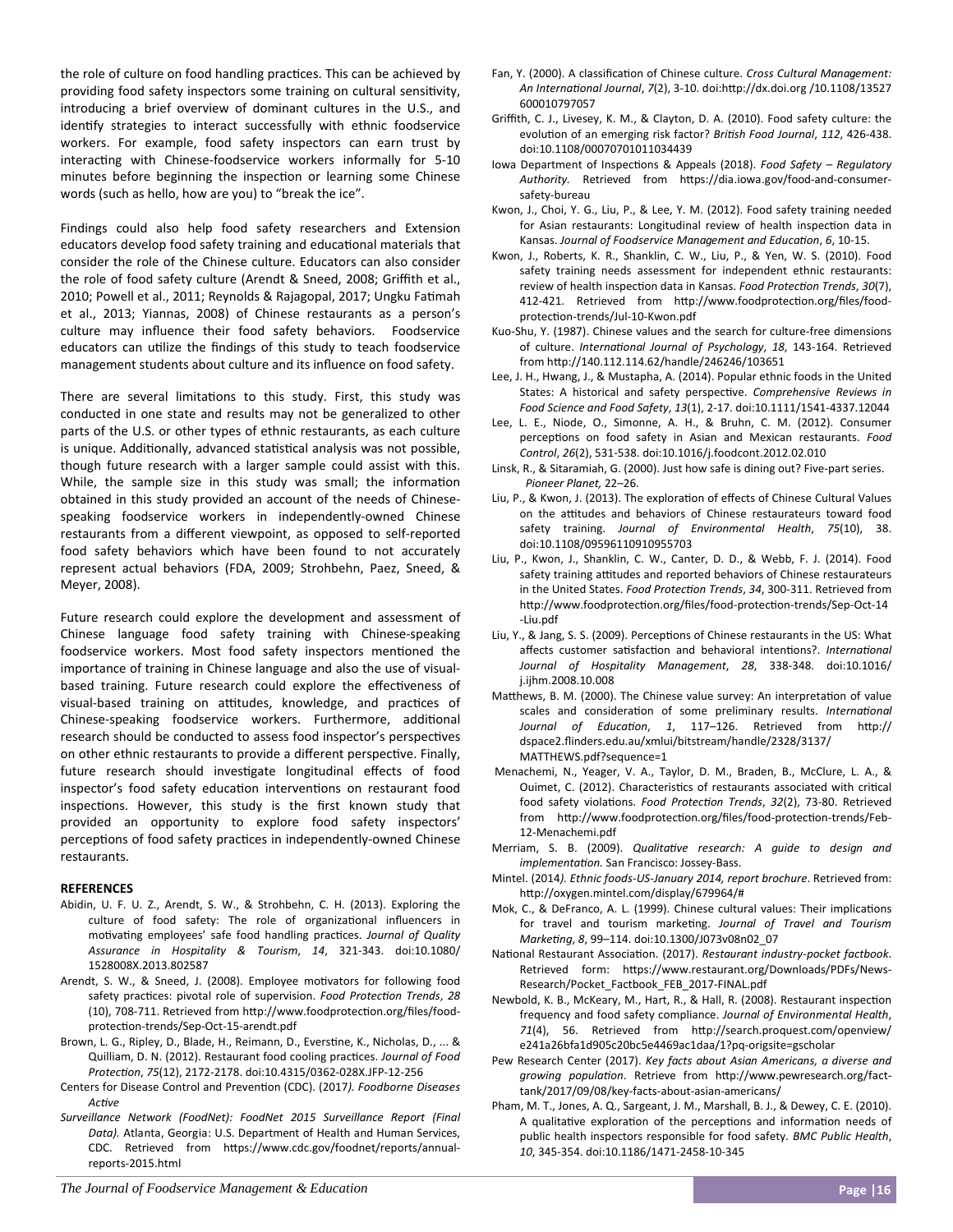Po, L. G., Bourguin, L. G., Occeea, L. G., & Po, E. C. (2011, June/July). Food safety education for ethnic audiences. *Food Safety Magazine*. Retrieved from

http://www.foodsafetymagazine.com/article.asp?id=4119&sub=sub1

- Powell, D. A., Jacob, C. J., & Chapman, B. J. (2011). Enhancing food safety culture to reduce rates of foodborne illness. *Food Control*, *22*(6), 817‐ 822. doi:10.1016/j.foodcont.2010.12.009
- Rajagopal, L. (2012). Use of visuals for food safety education of Spanishspeaking foodservice workers: A case study in Iowa. *Journal of Extension*, *50*(2). Available at: hƩp://www.joe.org/joe/2012april/rb6.php
- Rajagopal, L. (2013). Educating immigrant Hispanic foodservice workers about food safety using visual‐based training. *Journal of Extension*, *51*(2). Available at http://www.joe.org/joe/2013april/a8.php
- Reynolds, J., & Rajagopal, L. (2017). Investigating food safety culture factors that influence child care employees' safe food handling practices. The *Journal of Foodservice Management & EducaƟon*, *11*(2), 7‐16.
- Roberts, K. R., Barrett, B. B., Howells, A. D., Shanklin, C. W., Pilling, V. K., & Brannon, L. A. (2008). Food safety training and foodservice employees' knowledge and behavior. Food Protection Trends, 28(4), 252-260. Retrieved from https://krex.k-state.edu/dspace/bitstream/handle/ 2097/806/RobertsFPTApr2008.pdf?sequence=1
- Roberts, K., Kwon, J., Shanklin, C., Liu, P., & Yen, W. S. (2011). Food safety practices lacking in independent ethnic restaurants. *Journal of Culinary Science & Technology*, *9*(1), 1‐16. doi:10.1080/15428052.2011.549041
- Rokeach, J. (1973). *The nature of human values*. The Free Press, New York, NY
- Rudder, A. (2006). Food safety and the risk assessment of ethnic minority food retail businesses. *Food control*, *17*(3), 189‐196. doi:10.1016/ j.foodcont.2004.10.017
- Satow, Y. E., Inciardi, J. F., & Wallace, S. P. (2009). Factors used by restaurant customers to predict sanitaƟon levels. *Journal of Foodservice Business Research*, *12*, 170‐179. doi:10.1080/15378020902910785
- Scallan, E., Griffin, P. M., Angulo, F. J., Tauxe, R. V., & Hoekstra, R. M. (2011a). Foodborne illness acquired in the United States - unspecified agents. *Emerging InfecƟous Diseases*, *17*, 16–22. doi:10.3201/eid1701.P21101
- Scallan, E., Hoekstra, R. M., Angulo, F. J., Tauxe, R. V., Widdowson, M.‐A., Roy, S. L., & Griffin, P. M. (2011b). Foodborne illness acquired in the United States—major pathogens. Emerging Infectious Diseases, 17, 7-15. doi:10.3201/eid1701.P11101
- Scharff, R. L. (2012). Economic burden from health losses due to foodborne illness in the United States. Journal of Food Protection, 75, 123-131. doi:hƩp://dx.doi.org/10.4315/0362‐028X.JFP‐11‐058
- Simonne, A. H., Nille, A., Evans, K., & Marshall, M. R. (2004). Ethnic food safety trends in the United States based on CDC foodborne illness data. *Food ProtecƟon Trends*, *24*, 590‐604. hƩp://www.researchgate.net/profile/ Amarat Simonne/publication/235900696 Ethnic food safety trends in\_the\_United\_States\_based\_on\_CDC\_foodborne\_illness\_data/links/0de ec516ee4bd0b9e6000000.pdf
- Strohbehn, C., Sneed, J., Paez, P., & Meyer, J. (2008). Hand washing frequencies and procedures used in retail food services. *Journal of Food ProtecƟon*, *71*(8), 1641‐1650. doi:10.4315/0362‐028X‐71.8.1641
- U.S. Food and Drug Administration (FDA) (2009). Food Code 2009. Retrieved from: http://www.fda.gov/Food/GuidanceRegulation/RetailFoodProtec Ɵon/FoodCode/ucm2019396.htm
- U.S. Food and Drug Administration (FDA) (2013a). *Foodborne illnesses: What you need to know.* Retrieved from: hƩp://www.fda.gov/food/food borneillnesscontaminants/foodborneillnessesneedtoknow/default.htm
- U.S. Food and Drug Administration (FDA) (2013b). *Food code 2013*. Retrieved from: http://www.fda.gov/Food/GuidanceRegulation/RetailFood ProtecƟon/FoodCode/ucm374275.htm
- U.S. Food and Drug Administration (FDA) (2015). *FDA Oral Culture Learner* Project training materials. Retrieved from: http://www.fda.gov/Food/ GuidanceRegulation/RetailFoodProtection/
- IndustryandRegulatoryAssistanceandTrainingResources/ucm212661.htm U.S. Food and Drug Administration (FDA) (2019). *Food Code 2017.* Retrieved from: https://www.fda.gov/downloads/Food/GuidanceRegulation/ RetailFoodProtecƟon/FoodCode/UCM595140.pdf
- Walczak, D. (2000). Overcoming barriers to restaurant food safety. *Hospitality Review*, *18*(2), 89‐97. Retrieved from hƩp://digitalcommons.fiu.edu/ hospitalityreview/vol18/iss2/8/
- Yiannas, F. (2008). *Food safety culture: Creating a behavior-based food safety management system*. Springer Science & Business Media. doi:10.1007/978‐0‐387‐72867‐4
- York, V. K., Brannon, L. A., Shanklin, C. W., Roberts, K. R., Howells, A. D., & Barrett, E. B. (2009). Foodservice employees benefit from interventions targeting barriers to food safety. Journal of the American Dietetic *AssociaƟon*, *109*, 1576‐1581.doi:10.1016/j.jada.2009.06.370
- Zablotsky Kufel, J. S., Resnick, B. A., Fox, M. A., McGready, J., Yager, J. P., & Burke, T. A. (2011). The Impact of Local Environmental Health Capacity on Foodborne Illness Morbidity in Maryland. *American Journal of Public Health*, *101*(8), 1495–1500. doi:10.2105/AJPH.2011.300137 doi:10.2105/ AJPH.2011. 300137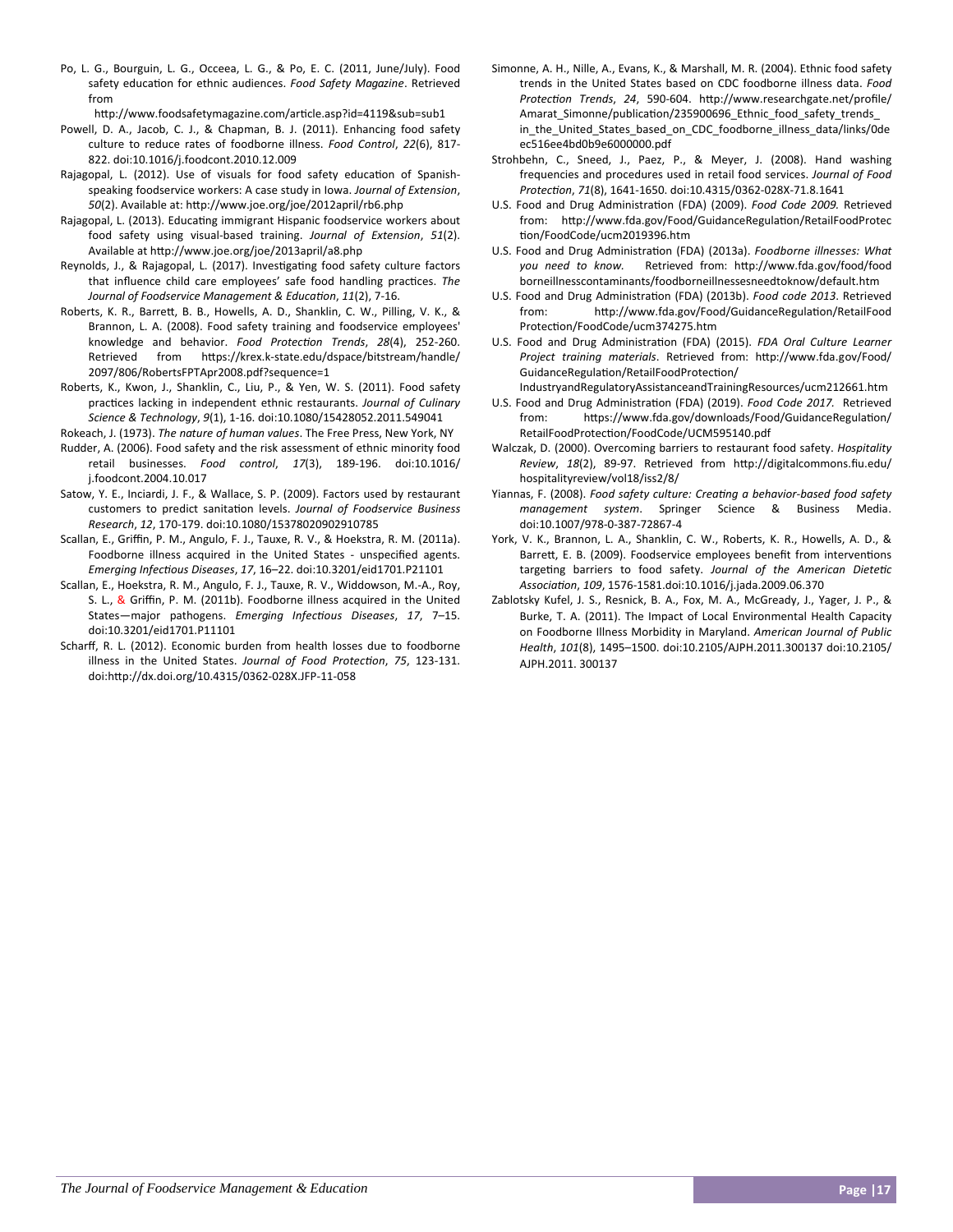### **Appendix 1. Questionnaire for Food Safety Inspectors**

The following questions aim to obtain feedback about your experiences as a food safety inspector when conducting food safety inspections in independently-owned Chinese restaurants in Iowa with the goal of developing food safety training materials for educating Chinese foodservice workers. We realize that not all independently-owned Chinese restaurants are the same, but we intend to explore food safety needs in general in independently‐owned Chinese restaurants in the state of Iowa.

- 1. How many years have you been conducting food safety inspections in Iowa restaurants? (use drop down menu) \_\_\_\_\_\_ year(s)
- 2. How many of those years have you conducted food safety inspections in independently-owned Chinese restaurants in Iowa? (use drop down menu)
	- $\_year(s)$
- 3. What is the average number of independently-owned Chinese restaurants you inspect every year? (Pull down menu to be added here).
- 4. During food safety inspections which top five food safety practices do you observe are in compliance with the Food Code in independently‐owned Chinese restaurants?
- 5. Based on your experience with conducting food safety inspections, what are your top five food safety concerns in independently-owned Chinese restaurants?
- 6. What challenges or barriers (in terms of food safety, personnel, etc) do you face when conducting food safety inspections at independently‐owned Chinese restaurants?
- 7. In your experience, which critical violations and non-critical violations do independently-owned Chinese restaurants have difficulty in correcting after they have been identified during a food safety inspection? Critical violations: Non-critical violations:
- 8. Describe an experience (contentious experience and/or leading to shut down of restaurant) you had when conducting a food safety inspection in an independently-owned Chinese restaurant?
- 9. Based on your experiences with conducting food safety inspections, what food safety and sanitation practices do you think independently‐owned Chinese restaurants could improve upon?
- 10. In your opinion, what type/s of food safety training tools (e.g. posters, demonstrations, etc.) would be helpful to educate Chinesespeaking foodservice workers about safe food handling practices in independently-owned Chinese restaurants?
- 11. What suggestions do you have for improving the following among Chinese-speaking foodservice workers in independently-owned Chinese restaurants? Food safety attitudes (e.g. the importance of food safety, learning about food safety, etc.): Food safety knowledge (e.g. time and temperature control, personal hygiene, etc.): Food safety practices (e.g. glove, handwashing, etc.):
- 12. What cultural issues (food safety attitudes, risk perception, language, etc) do you face when conducting food safety inspections in independently‐owned Chinese restaurants? You can also provide examples to elaborate.
- 13. In your opinion, how could these cultural issues be addressed (in terms of training provided to Chinese-speaking foodservice workers and/or food safety inspector about conducting food safety inspections in ethnic restaurants, support for food safety inspectors and/or Chinese‐speaking foodservice workers) to improve food safety in independently‐owned Chinese restaurants?

#### Demographic questions

What is your age?

□ 21-30 years □ 31-40 years □ 41-50 years □ 51-60 years

□ more than 60 years

What is your gender? □ Female □ Male